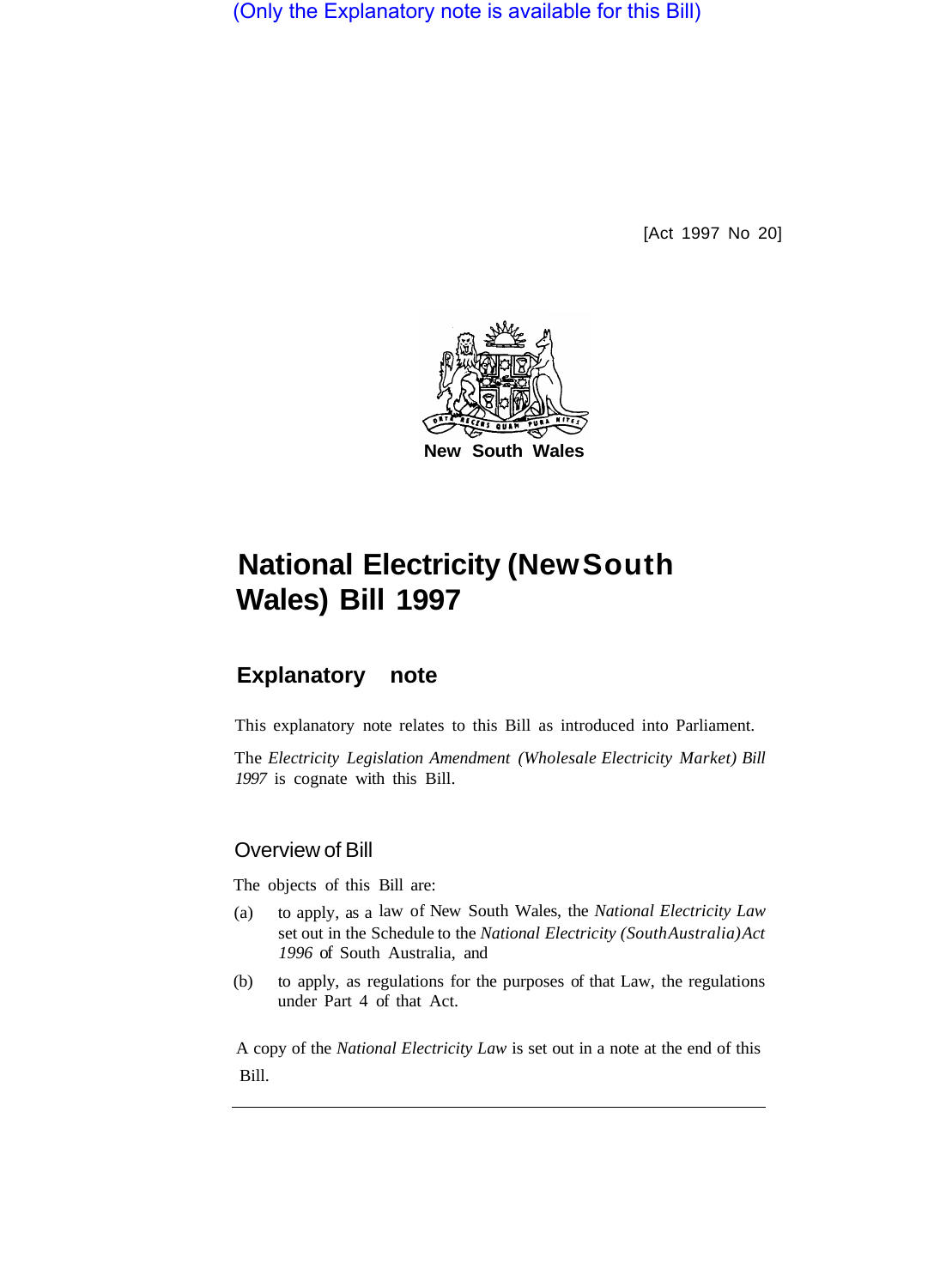National Electricity (New South Wales) Bill 1997 [Act 1997 No 20]

Explanatory note

## Outline of provisions

#### **Part 1 Preliminary**

**Clause l** sets out the name (also called the short title) of the proposed Act.

**Clause 2** provides for the commencement of the proposed Act on a day or days to be appointed by proclamation.

**Clause 3** defines certain words and expressions used in the proposed Act.

**Clause 4** provides that the *National Electricity (NSW) Law* and the *National Electricity (NSW) Regulations* bind the Crown.

**Clause 5** provides for the extra-territorial operation of the *National Electricity (NSW) Law* and the *National Electricity (NSW) Regulations.* 

### **Part 2 National Electricity (NSW) Law and National Electricity (NSW) Regulations**

**Clause 6** applies, as a law of New South Wales, the *National Electricity Law* set out in the Schedule to the *National Electricity (South Australia) Act 1996* of South Australia. The applied Law is to be referred to as the *National Electricity (NSW) Law.* 

**Clause 7** applies, as regulations for the purposes of the *National Electricity (NSW) Law,* the regulations in force under Part 4 of the *National Electricity (South Australia) Act 1996* of South Australia. The applied regulations are to be referred to as the *National Electricity (NSW) Regulations.* 

**Clause 8** defines certain expressions that occur in the *National Electricity (NSW) Law* and the *National Electricity (NSW) Regulations,* being expressions whose meaning necessarily varies according to the jurisdiction within which they are being applied, for the purposes of their application within New South Wales.

### **Part 3 Miscellaneous**

**Clause 9** is a formal provision that gives effect to the Schedule of amendments to Acts.

**Clause 10** is a formal provision that gives effect to the Schedule of savings, transitional and other provisions.

**Clause l1** provides for the review of the proposed Act at the end of 5 years after the date of assent.

Explanatory note page 2